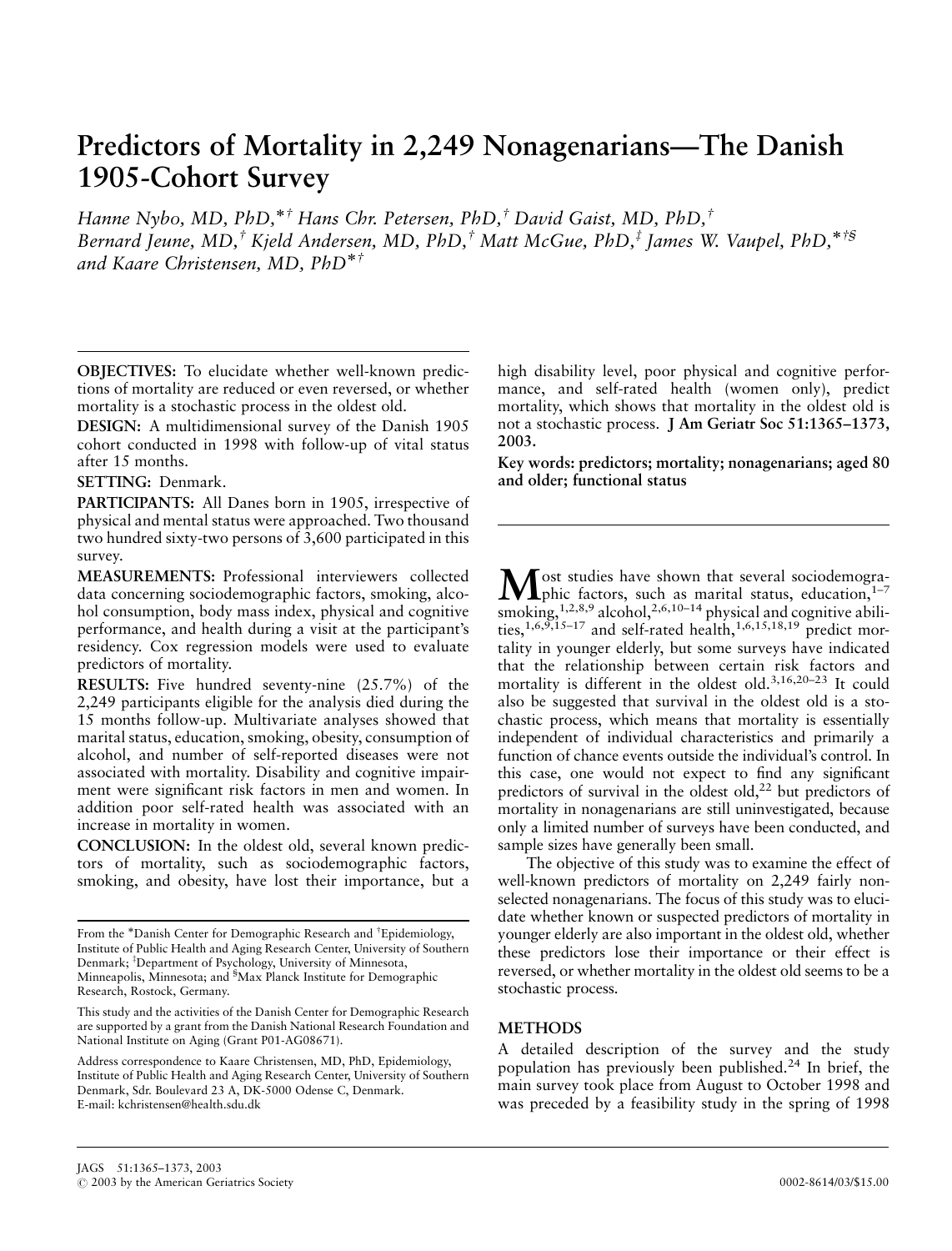including 200 persons. All Danes born in 1905 and living in Denmark, a total of 3,600 persons, were approached irrespective of residence, health, and cognitive status. The cohort members were traced through the Danish Civil Registration System (DCRS), which keeps a record of all those living in Denmark since 1968. The register contains information on name, date of birth, residence, marriage, vital status, and children. Each person has a unique and permanent 10-digit personal identification number (called the CPR number), which is the key to individual information in all official registries covering the Danish population. The DCRS covers the total Danish population, because the CPR number is a prerequisite for obtaining any form of social benefit, health care, education, or salary from an employer. This valid, virtually complete, and permanently updated Danish registration system is a major strength of the 1905- Cohort Survey. The system ensures complete identification of the participants, provided they have not emigrated (a negligible problem in nonagenarians). The DCRS also keeps a record on date of death for deceased persons.25,26

Interviewers from the Danish National Institute of Social Research, who visited the participants at their residence, conducted the survey. After an invitation to participate in the survey was mailed, the interviewer contacted the nonagenarians to obtain consent to participate. A proxy-responder was encouraged to participate in the interview if the nonagenarian was unable to participate due to mental or physical handicaps. Pretesting of the participants was not feasible. The interviewer and the family made the decision as to whether to use a proxy upon initial contact to obtain consent to participate in the survey. The regional Scientific Ethical Committees of Denmark approved the survey. For analyses of predictors of mortality, vital status of the entire cohort was drawn from the DCRS 18 months after the start of the survey. All persons were followed for 15 months or until they died, whichever occurred first.

Two thousand two hundred sixty-two persons (62.8%) participated: 1,814 (80.2%) in person and 448 (19.8%) via a proxy-responder. Participants and nonparticipants were compared using the extensive registration of the Danish population that made it possible to evaluate differences between participants and nonparticipants thoroughly. No differences were found between participants and nonparticipants in marital status or housing type. Men and subjects living in rural areas were more likely to participate.<sup>27</sup> Analyzing hospitalization patterns did not indicate that participants were healthier than nonparticipants, because hospitalization patterns in the 26 years preceding the survey and in 1998 showed no difference between the two groups. Nevertheless, in a 6-month period after the start of the survey, nonparticipants had higher mortality, suggesting that terminal illness was one of the reasons for nonparticipation. A higher mortality rate in persons living in urban areas than in rural areas did not cause the higher nonresponse rate in the urban areas, because the mortality rate in urban areas was lower than in rural areas (10.8% vs 15.4%).

Furthermore, the Danish population of elderly is homogeneous with respect to ethnicity and social conditions. These circumstances, and the fact that no exclusion criteria were used, provide support for the participants being a reasonable representation of the oldest-old population. Details of these analyses have been published elsewhere.<sup>24</sup>

The survey consisted of an interview and testing of mental and physical functioning. In addition, participants were asked to give a cell sample (blood or cheek swab) from which deoxyribonucleic acid could be extracted.

## Assessment of Predictor Variables

#### Sociodemographic Factors

Questions about marital status and years of schooling.

## Lifestyle Factors

Participants were classified as smokers, former smokers, or never smokers. Alcohol consumption was recorded separately for different types of alcoholic beverages (beer, spirits, red and white wine). For these analyses, the numbers of drinks per week in the four categories were summed, yielding the following categories: no drinks, one to five drinks, six to 14 drinks, and more than 14 drinks.

## Disability

Questions in this area covered the Katz Index of activities of daily living (ADL)-bathing, dressing, toileting, transfer, and feeding (continence was not included in accordance with the recommendations in the literature<sup>28</sup> $)$ —and were used to construct a three-level five-item ADL scale; ''not disabled'' was defined as independent in all items, "moderately disabled'' as dependent in one or two items, and ''severely disabled'' as dependent in three or more items in accordance with the definitions given in Katz' paper.<sup>29</sup> These categories defined three sizable groups, which ranged from a group capable of doing the most basic activities independently to a group that was dependent in the majority of the five basic activities.30 The five-item ADL scale correlated highly (Spearman, correlation coefficient  $(r) = 0.82$ ) with a 26-item ADL scale composed of all information retrieved on ADLs.30

#### Measures of Physical Performance

Handgrip strength and ability to rise from a chair with or without the use of arms are included in the present analysis<sup>24</sup> because these tests were the strongest predictors of mortality of the tests included in the survey (handgrip strength, chair stand, timed walk, lifting a 2.7-kg box over the head, and flexibility<sup>30</sup>). Furthermore, handgrip strength has only a moderate correlation with the five-item ADL scale (Spearman  $r = 0.39$ ), indicating that it may measure other aspects of functional limitations.30 Handgrip strength was measured using a hand-held dynamometer (SMEDLYS' dynamometer, Scandidact, Kvistgaard, Denmark) for three performances with the stronger hand. The best performance of these three was used for the analysis. For the analysis of handgrip strength, the participants were divided into separate quartiles for men and women. The first quartile consisted of the best-performing participants. In the chair stand test, participants were divided into three groups (able to stand without use of arms, able to stand with use of arms, unable to stand). Persons unable to complete the tests were put into separate groups.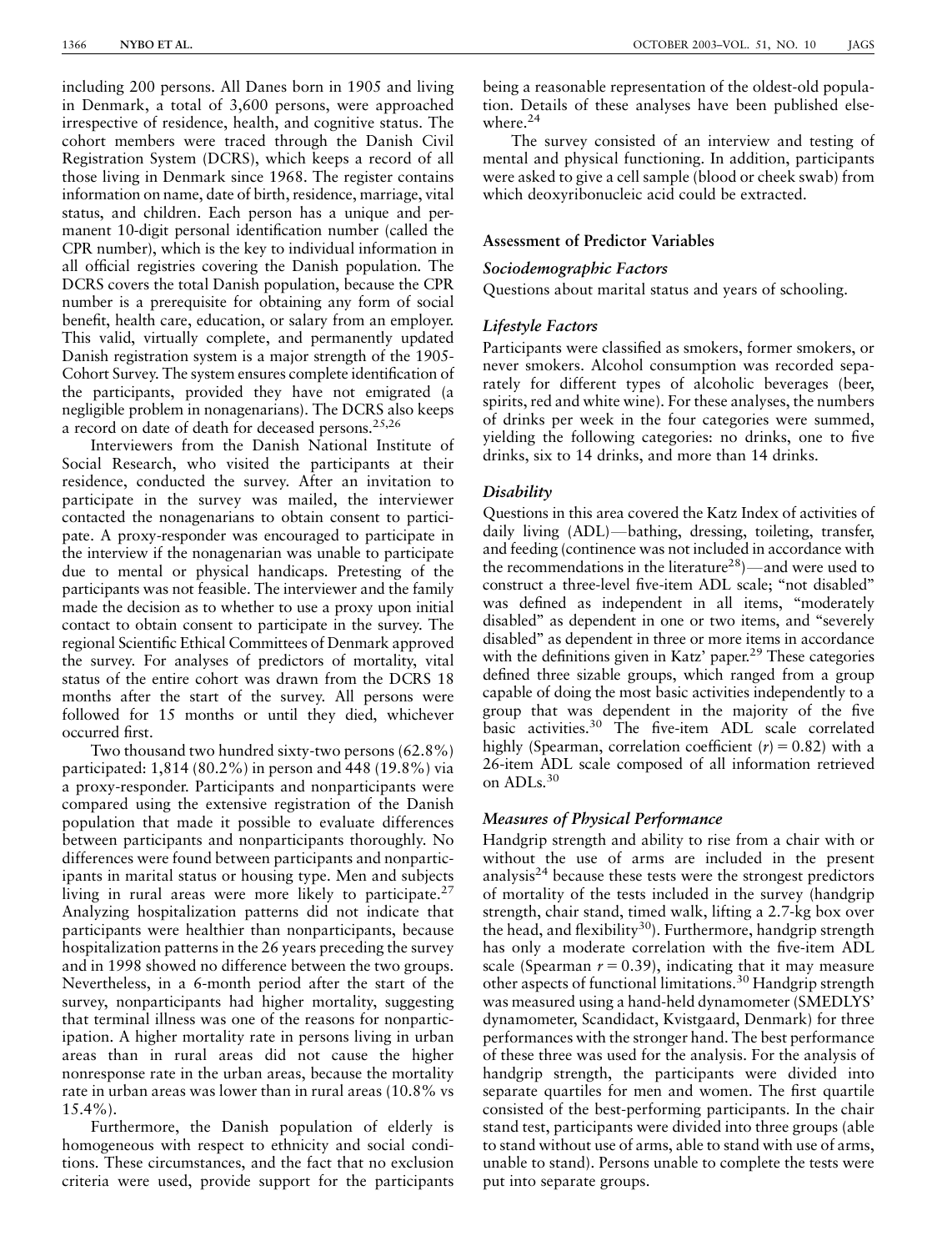## Health

Participants were presented with a list of 31 ailments and diseases and asked whether a physician had ever told them that they suffered from any of them. The number of present diseases was divided into three groups  $(0, 1-2,$  and  $\geq 3)$ . Major diseases such as cardiovascular disease (CVD), respiratory diseases, cancer, and diabetes mellitus were studied separately. Furthermore, subjective health was assessed using the question: ''How do you consider your health in general?'' with five response categories (excellent, good, acceptable, poor, and very poor).

## Body Mass Index

Body mass index (hg/m2 ) was calculated using self-reported data on height and weight. Approximately half of the persons did not answer the question themselves; an estimate was then made by the interviewer or reported by the proxy. Participants were divided into three groups  $(<22, 22-27, \geq 28).$ <sup>31</sup>

## Cognitive Function

Cognitive function was measured using the Mini-Mental State Examination (MMSE).<sup>32</sup> Cognitive impairment was graded as severe (0–17 points), mild (18–23 points), and not present (24–30 points).

## Calculation of Follow-Up Time

Vital status for the total cohort, except for one person who had emigrated, was traced in February 2000. Individuals were followed up for 15 months or until they died, whichever occurred first. Participants in the pilot study  $(n = 200)$  were interviewed in the spring of 1998, 6 months earlier than participants in the main study. These participants were assigned August 1, 1998, as date of entry to avoid age-dependent effects on the mortality rate and to ensure that all participants were followed in the same 15 calendar months to avoid fluctuations in mortality during the seasons of the year. Twelve feasibility study participants had died before this date and were excluded. In all, 2,249 persons were included in the analysis.

## Analytic Methods

Cox regression models using Stata version 6.0 (Stata Corp., College Station, TX) analyzed the effect of potential risk factors on mortality. The proportional hazards assumption was tested for each risk factor using Schoenfeld residuals. For relevant risk factors (all except marital status and smoking by nature nonlinear items) linearity was tested by comparing  $-2$  log likelihood ratios with the risk factor in question obtained as categorical and continuous variables. Chi-square tests showed that all variables except education could be treated as linear.

Mortality rates and unadjusted hazard ratios (HRs) were computed for all variables using data on all possible subjects. Subsequently, unadjusted HRs for the same variables using only data on persons who had no missing values in any of the variables were calculated. This reduced the male sample from 579 to 463 and the female sample from 1,670 to 1,217, a reduction of 569 persons. Of these, 440 were interviewed by proxy and therefore did not go through the physical and cognitive tests. The remaining 129 had missing values in one or more variables. Finally,

HRs with all variables in the Cox regression model were calculated.

## RESULTS

Five hundred seventy-nine persons died (25.7%) during the 15 months of follow-up. As expected, the mortality was lower in women than in men (23.3% vs 32.8%,  $P < .00001$ ). The basic statistics, including mortality rates, with regard to demographic and lifestyle characteristics are shown in Table 1. There was no significant difference between participants who survived and those who died with regard to marital status, education, or smoking habits  $(P > .5)$ , but there was a significant association between higher mortality rate, lower consumption of alcohol  $(P=.004)$ (men),  $P = .002$  (women)), and lower BMI ( $P = .001$ ).

Table 2 shows the basic statistics, including mortality rates, with regard to physical and mental abilities and health characteristics. All factors, except number of diseases  $(P = .69$  (men),  $P = .10$  (women)) and specific major diseases showed a highly statistically significant  $(P < .001)$  elevated risk of dying with declining function for both sexes.

Table 3 (men) and Table 4 (women) show unadjusted HRs for all persons (column 1) and for persons with no missing data in any of the variables (column  $2$ —restricted sample). The analysis based on the reduced sample did not change the HRs substantially.

Although the HRs did not change significantly with overall number of diseases, the analysis of major disease groups (CVD, respiratory diseases, cancer, and diabetes mellitus) showed associations with mortality for some subgroups. For CVD, the unadjusted HR was 1.4 (95% confidence interval  $(CI) = 1.0-1.9$  for men and 1.3 (95%)  $CI = 1.0-1.5$  for women, whereas for diabetes mellitus, the association was significant for women  $(HR = 1.7 \, (95\%)$  $CI = 1.2-2.3$ ). For cancer and respiratory diseases, the associations were statistically nonsignificant for both sexes.

Adjusted for all variables (column 3), the HRs for marital status, education, and smoking were still not significantly associated with mortality. In men, the effects of low BMI, disability, and cognitive impairment were reduced, but their effect remained statistically significant. Lower alcohol consumption, poor performance on the physical performance tests, poor self-rated health, and CVD were no longer significant predictors of mortality. In women, low BMI, disability, low handgrip strength, poor self-rated health, and CVD remained significant predictors of mortality, whereas former smoking became significant, and ability to rise from a chair, consumption of alcohol, and diabetes mellitus became nonsignificant.

## DISCUSSION

In medical care and public health discussions, results from younger elderly are often extrapolated to the oldest old. Because the oldest old is the fastest growing segment of the population<sup>33</sup> and because characteristics of the oldest old may not follow the exponential trend found in surveys of younger elderly,<sup>34–36</sup> evidence should replace such extrapolation. This study showed that, after adjustment, factors often found to predict mortality in middle-aged and younger elderly, such as marital status, low education, smoking, and intake of alcohol, apparently lost their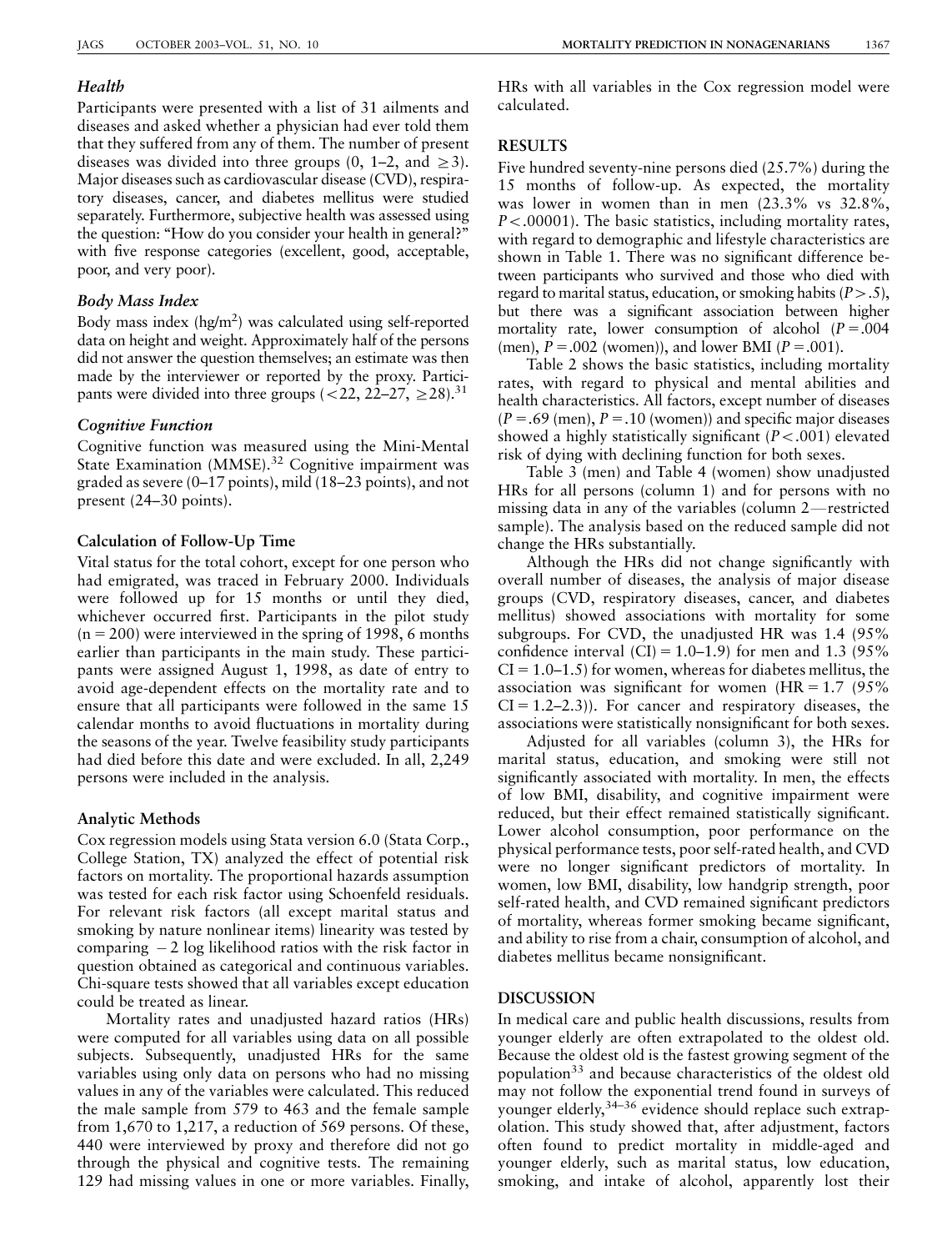|                             |                                       | Men                                                | Women                                 |                                                    |  |  |
|-----------------------------|---------------------------------------|----------------------------------------------------|---------------------------------------|----------------------------------------------------|--|--|
| Characteristic              | No. at Baseline/<br>No. of Deaths (%) | Mortality Rate per<br>100 Person<br>Years (95% CI) | No. at Baseline/<br>No. of Deaths (%) | Mortality Rate per<br>100 Person<br>Years (95% CI) |  |  |
| <b>Marital status</b>       |                                       |                                                    |                                       |                                                    |  |  |
| Widow/widower               | 368/124 (33.7)                        | $32.6(27.4 - 38.9)$                                | 1359/308 (22.7)                       | 20.4 (18.3-22.8)                                   |  |  |
| <b>Divorced</b>             | 12/3(25.0)                            | $21.3(6.9 - 66.2)$                                 | 67/18 (26.9)                          | 25.4 (16.0–40.3)                                   |  |  |
| Married                     | 170/55 (32.4)                         | 30.5 (23.4-39.7)                                   | 55/15 (27.3)                          | 26.4 (15.9-43.8)                                   |  |  |
| Single                      | 29/8 (27.6)                           | 25.2 (12.6-50.4)                                   | 189/48 (25.4)                         | 23.3 (17.6-30.9)                                   |  |  |
| Education, years            |                                       |                                                    |                                       |                                                    |  |  |
| ${<}7$                      | 136/45 (33.1)                         | $32.5(24.3 - 43.5)$                                | 372/91 (24.5)                         | 22.7 (18.4-27.8)                                   |  |  |
| $7 - 8$                     | 325/107 (32.9)                        | $31.3(25.9 - 37.8)$                                | 993/223 (22.5)                        | 20.2 (17.7-23.0)                                   |  |  |
| $9 - 10$                    | 67/21 (31.3)                          | 29.1 (19.0-44.6)                                   | 213/53 (24.9)                         | 22.5 (17.2-29.5)                                   |  |  |
| >11                         | 39/12 (30.8)                          | 29.2 (16.6-51.4)                                   | 45/9 (20.0)                           | $17.5(9.1 - 33.6)$                                 |  |  |
| Smoking                     |                                       |                                                    |                                       |                                                    |  |  |
| Never smoker                | 112/37 (33.0)                         | $31.8(23.1 - 43.9)$                                | 1105/253 (22.9)                       | 20.7 (18.3-23.4)                                   |  |  |
| Former smoker               | 309/101 (32.7)                        | 31.0 (25.5-37.7)                                   | 362/91 (25.1)                         | 23.0 (18.8-28.3)                                   |  |  |
| <b>Smokers</b>              | 142/44 (31.0)                         | 29.3 (21.8-39.4)                                   | 170/36 (21.2)                         | 19.2 (13.9-26.7)                                   |  |  |
| Use of alcohol/week, drinks |                                       |                                                    |                                       |                                                    |  |  |
| >14                         | 62/13 (21.0)                          | 18.2 (10.6-31.4)                                   | 53/11 (20.8)                          | 18.8 (10.4-33.9)                                   |  |  |
| $6 - 14$                    | 243/71 (29.2)                         | 27.5 (21.8-34.7)                                   | 391/76 (19.4)                         | 17.0 (13.6-21.3)                                   |  |  |
| $1 - 5$                     | 126/44 (34.9)                         | 33.1 (24.7-44.5)                                   | 467/92 (19.7)                         | 17.4 (14.2-21.4)                                   |  |  |
| $\Omega$                    | 133/53 (39.9)                         | 40.3 (30.8–52.8)                                   | 725/201 (27.7)                        | 26.0 (22.7-29.9)                                   |  |  |
| Body Mass Index             |                                       |                                                    |                                       |                                                    |  |  |
| $\geq$ 28                   | 79/20 (25.3)                          | 23.0 (14.8-35.6)                                   | 143/27 (18.9)                         | 16.8 (11.5-24.4)                                   |  |  |
| $22 - 27$                   | 336/97 (28.9)                         | 27.0 (22.1-32.9)                                   | 733/140 (19.1)                        | 16.8 (14.2-19.8)                                   |  |  |
| $22$                        | 152/67 (44.1)                         | 44.7 (35.2-56.9)                                   | 733/199 (27.1)                        | 25.4 (22.1-29.1)                                   |  |  |

|                    | Table 1.  Baseline Demographic and Lifestyle Characteristics and Mortality During 15 Months of Follow-Up: The Danish |  |  |  |  |  |  |
|--------------------|----------------------------------------------------------------------------------------------------------------------|--|--|--|--|--|--|
| 1905-Cohort Survey |                                                                                                                      |  |  |  |  |  |  |

 $CI =$  confidence interval.

importance, because they did not influence mortality. The number of self-reported diseases also did not predict mortality. Disability, cognitive impairment, and BMI less than 28, were significant risk factors in men and women. In addition, low handgrip strength and poor self-rated health were associated with an increase in mortality in women.

Marital status and education did not influence mortality significantly  $(P>0.6)$  in the oldest old, in contrast to surveys of younger persons.<sup>1-4,6,7,25,37</sup> Level of education is often found to predict mortality in surveys of younger elderly.1,3 Such an effect is difficult to detect in this survey because of the small number of persons with more than 7 to 8 years of schooling in the 1905 cohort, but in women, the HR was lower (although not significantly) in persons with more than 11 years of schooling.

Among lifestyle factors, smoking is consistently found to predict mortality,1,2,9 but in the 1905-Cohort Survey, smoking had no significant effect on mortality; the HR was lowest in smokers, but 1,105 women were nonsmokers. In women, former smoking was marginally significant in predicting mortality in the adjusted analysis, which might be due to deaths from diseases that make the person quit smoking. This strongly suggests that persons surviving into their 90s have genetic and/or environmental characteristics that protect them against the obvious toxicity of cigarette smoking, but an interesting question, which can never be

answered, is how long the smokers would have lived if they had never smoked. The U- or J-shaped relationship between alcohol consumption and mortality found in surveys of younger elderly<sup> $10,11,26,38$ </sup> was not observed in this study, but there was a tendency toward lower mortality with increasing moderate alcohol intake. A part of the explanation of this phenomenon could be that abstainers were former drinkers who stopped drinking for health-related reasons.

A U-shaped relationship between BMI and the risk of allcause mortality is often found in the middle-aged, 6,12,27,28,39,40 but some surveys have found that the relative risk associated with greater BMI seems to decline with age.<sup>12,14,23</sup> In the 1905-Cohort Survey, persons with the highest BMI ( $>$ 28) had the lowest mortality, even after adjusting for potential confounders, a finding that parallel results from the French centenarian study.23 Nevertheless, it should be noted that risk factors measured at old age do not necesssarily reflect lifetime exposure to these factors. Concerning BMI, not only the survival effect but also weight fluctuations during participants' lifetimes could explain the findings.

In the 1905 cohort, BMI was generally low, and these results may indicate that the linear relationship only represents the left leg of the U-shaped relation, because the obese persons may already have died. Persons may have low BMI due to (terminal) illnesses, which could explain the high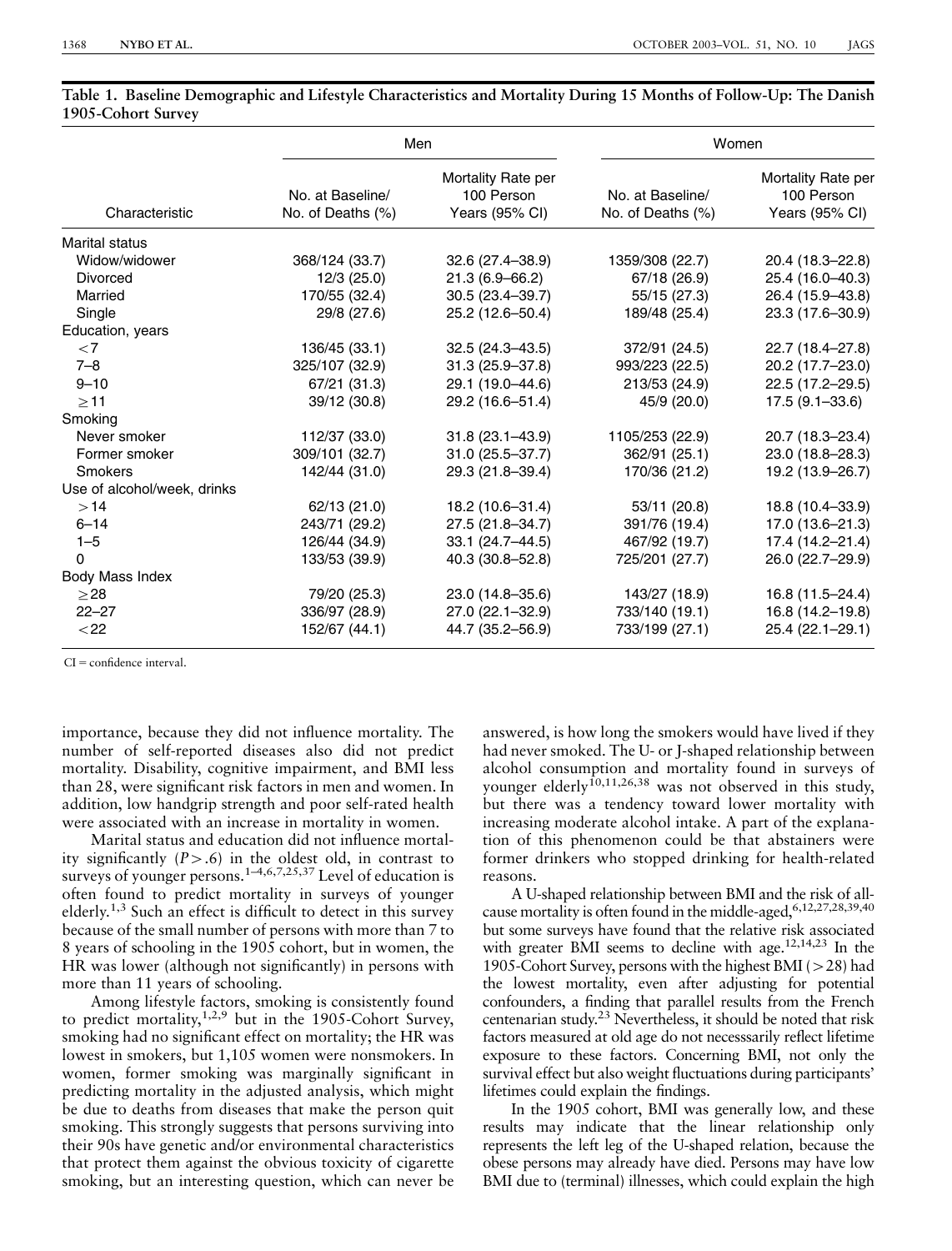## Table 2. Self-Reported Functional Capacity and Health of Nonagenarians at Baseline and Mortality During 15 Months of Follow-Up: The Danish 1905-Cohort Survey

|                                               | Men                                   |                                                    | Women                                 |                                                    |  |  |
|-----------------------------------------------|---------------------------------------|----------------------------------------------------|---------------------------------------|----------------------------------------------------|--|--|
| Capacity/Health                               | No. at Baseline/<br>No. of Deaths (%) | Mortality Rate per<br>100 Person Years<br>(95% CI) | No. at Baseline/<br>No. of Deaths (%) | Mortality Rate per<br>100 Person<br>Years (95% CI) |  |  |
| Five-item ADL scale*                          |                                       |                                                    |                                       |                                                    |  |  |
| Not disabled                                  | 290/55 (19.0)                         | 16.6 (12.8–21.7)                                   | 676/67 (9.9)                          | $8.3(6.5-10.6)$                                    |  |  |
| Moderately disabled                           | 181/64 (35.4)                         | 33.8 (26.5-43.2)                                   | 626/163 (26.0)                        | 23.9 (20.5-27.8)                                   |  |  |
| Severely disabled                             | 105/69 (65.7)                         | 82.3 (65.0-104.2)                                  | 353/157 (44.5)                        | 46.9 (40.1-54.9)                                   |  |  |
| Hand grip, kg                                 |                                       |                                                    |                                       |                                                    |  |  |
| First quartile                                | 110/19 (17.3)                         | 14.9 (9.5-23.3)                                    | 299/26 (8.7)                          | $7.2(4.9 - 10.6)$                                  |  |  |
| Second quartile                               | 119/22 (18.5)                         | 16.2 (10.6-24.6)                                   | 298/36 (12.1)                         | $10.3(7.4 - 14.2)$                                 |  |  |
| Third quartile                                | 115/31 (27.0)                         | 25.1 (17.6-35.7)                                   | 263/47 (17.9)                         | 15.6 (11.7-20.8)                                   |  |  |
| Fourth quartile                               | 120/50 (41.7)                         | 41.2 (31.2-54.4)                                   | 325/91 (28.0)                         | 25.8 (21.0-31.7)                                   |  |  |
| Could not complete                            | 29/16 (55.2)                          | 59.4 (36.4-97.0)                                   | 131/43 (32.8)                         | 30.7 (22.8-41.4)                                   |  |  |
| Chair stand                                   |                                       |                                                    |                                       |                                                    |  |  |
| Stand without use of arms                     | 287/59 (20.6)                         | 18.1 (14.0-23.3)                                   | 622/70 (11.3)                         | $9.5(7.5-12.0)$                                    |  |  |
| Stand with use of arms                        | 154/50 (32.5)                         | 30.8 (23.3-40.6)                                   | 526/111 (21.1)                        | 18.9 (15.7-22.7)                                   |  |  |
| Could not complete                            | 52/29 (55.8)                          | 62.4 (43.4-89.8)                                   | 168/62 (36.9)                         | 35.0 (27.3-44.9)                                   |  |  |
| Mini-Mental State Examination categories      |                                       |                                                    |                                       |                                                    |  |  |
| $23 - 30$                                     | 225/47 (18.4)                         | $16.1(12.1 - 21.4)$                                | 566/64 (11.3)                         | $9.6(7.5-12.2)$                                    |  |  |
| $18 - 22$                                     | 150/49 (32.7)                         | 30.7 (23.2-40.6)                                   | 425/79 (18.6)                         | 16.3 (13.1-20.3)                                   |  |  |
| $0 - 17$                                      | 86/40 (46.5)                          | 48.7 (35.7-66.4)                                   | 312/98 (31.4)                         | 29.3 (24.0-35.7)                                   |  |  |
| Number of diseases                            |                                       |                                                    |                                       |                                                    |  |  |
| 0                                             | 136/39 (28.7)                         | 26.6 (19.4-36.4)                                   | 317/68 (21.5)                         | $19.2(15.1 - 24.3)$                                |  |  |
| $1 - 2$                                       | 268/94 (35.1)                         | 33.9 (27.7-41.5)                                   | 733/160 (21.8)                        | 19.7 (16.8-22.9)                                   |  |  |
| >2                                            | 172/54 (31.4)                         | 30.0 (23.0-39.2)                                   | 604/155 (25.7)                        | 23.5 (20.1-27.6)                                   |  |  |
| "How do you consider your health in general?" |                                       |                                                    |                                       |                                                    |  |  |
| Excellent                                     | 80/13 (16.3)                          | $14.4(8.4 - 24.8)$                                 | 212/19 (9.0)                          | $7.5(4.8 - 11.8)$                                  |  |  |
| Good                                          | 198/54 (27.3)                         | 24.7 (18.9-32.2)                                   | 513/83 (16.2)                         | 14.0 (11.3-17.3)                                   |  |  |
| Acceptable                                    | 164 /48 (29.3)                        | 27.3 (20.6-36.2)                                   | 435/90 (20.7)                         | 18.1 (14.7-22.3)                                   |  |  |
| Poor/very poor                                | 51/23(45.1)                           | 45.1 (30.0-67.9)                                   | 153/51 (33.3)                         | 32.3 (24.6-42.5)                                   |  |  |
| Self-reported diseases                        |                                       |                                                    |                                       |                                                    |  |  |
| Cancer                                        |                                       |                                                    |                                       |                                                    |  |  |
| <b>No</b>                                     | 515/172 (33.4)                        | 32.0 (27.6-37.2)                                   | 1,462/336 (23.0)                      | 20.8 (18.7-23.1)                                   |  |  |
| Yes                                           | 63/17 (27.0)                          | 25.0 (15.5-40.1)                                   | 193/50 (25.9)                         | 23.8 (18.1-31.5)                                   |  |  |
| Cardiovascular disease                        |                                       |                                                    |                                       |                                                    |  |  |
| <b>No</b>                                     | 363/108 (29.8)                        | 27.7 (22.9–33.5)                                   | 1,068/230 (21.5)                      | 19.4 (17.0–22.1)                                   |  |  |
| Yes                                           | 211/81 (38.4)                         | 38.5 (30.9-47.8)                                   | 583/154 (26.4)                        | 24.2 (20.7-28.4)                                   |  |  |
| Respiratory disease                           |                                       |                                                    |                                       |                                                    |  |  |
| No                                            | 502/160 (31.9)                        | $30.4(26.0-35.5)$                                  | 1,441/329 (22.8)                      | 20.7 (18.5-23.0)                                   |  |  |
| Yes                                           | 75/29 (38.7)                          | 37.2 (25.8-53.5)                                   | 217/56 (25.8)                         | 23.5 (18.1-30.6)                                   |  |  |
| Diabetes mellitus                             |                                       |                                                    |                                       |                                                    |  |  |
| No                                            | 542/177 (32.7)                        | 31.2 (26.9-36.2)                                   | 1,540/346 (22.5)                      | 20.2 (18.2-22.5)                                   |  |  |
| Yes                                           | 36/12 (33.3)                          | $31.3(17.8 - 55.1)$                                | 125/42 (33.6)                         | 33.6 (24.9-45.5)                                   |  |  |
|                                               |                                       |                                                    |                                       |                                                    |  |  |

Note: Only nonproxy data was used, except for "number of diseases" and "self-reported diseases."<br>\* "Not disabled" was defined as independent in all items, "moderately disabled" as dependent in one or two basic activities o disabled'' as dependent in three or more items.

 $CI =$  confidence interval.

mortality in this group, but no relationship was found between number of self-reported diseases and level of BMI (data not shown). Because BMI is related to fat intake and level of cholesterol, a parallel to the results can be seen in the paradoxical finding of better survival of older persons with high levels of cholesterol.<sup>20</sup> The height and weight data used for the analysis were self-reported, and furthermore, for

approximately half of the participants, a proxy reported the measures or the interviewers estimated them. Because there are no objective measures, one cannot directly evaluate whether the data on height and weight were reliable or not, but interaction analysis of the differences between sex and self-reported/proxy-reported data showed similar patterns. The only exception was a tendency to lower weight and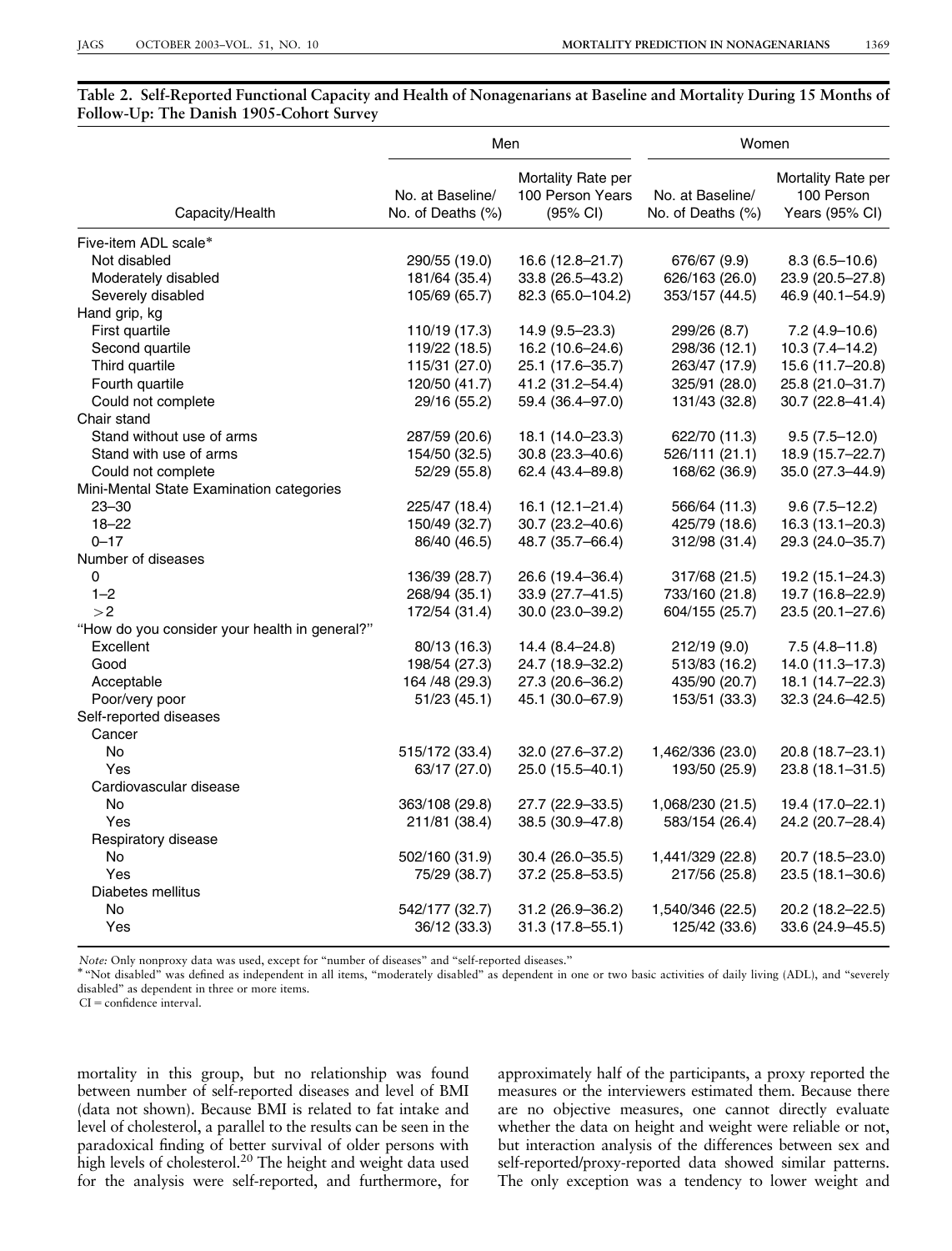#### Table 3. Hazard Ratios (HR) and 95% Confidence Intervals (CI) for Men: The Danish 1905-Cohort Survey

|                                               | Unadjusted:<br>All Persons | Unadjusted:<br>Restricted<br>Sample* ( $n = 463$ ) | Adjusted for<br>All Variables <sup>†</sup> ( $n = 463$ ) |  |  |  |  |
|-----------------------------------------------|----------------------------|----------------------------------------------------|----------------------------------------------------------|--|--|--|--|
| Characteristic                                | HR (95% CI)                |                                                    |                                                          |  |  |  |  |
| Marital status                                | $n = 579$                  |                                                    |                                                          |  |  |  |  |
| Widow/widower                                 | 1                          | 1                                                  | 1                                                        |  |  |  |  |
| Divorced                                      | $0.65(0.21 - 2.04)$        | $0.72(0.18 - 2.92)$                                | $0.74(0.18 - 3.08)$                                      |  |  |  |  |
| Married                                       | $0.93(0.68 - 1.28)$        | $0.74(0.49 - 1.12)$                                | $0.79(0.51 - 1.20)$                                      |  |  |  |  |
| Single                                        | $0.77(0.38 - 1.57)$        | $0.99(0.46 - 2.13)$                                | $0.67(0.31 - 1.47)$                                      |  |  |  |  |
| Education, years                              | $n = 567$                  |                                                    |                                                          |  |  |  |  |
| ${<}7$                                        | $1.04(0.73 - 1.48)$        | $1.14(0.75 - 1.73)$                                | $1.05(0.69 - 1.60)$                                      |  |  |  |  |
| $7 - 8$                                       | 1                          | 1                                                  | 1                                                        |  |  |  |  |
| $9 - 10$                                      | $0.93(0.59 - 1.49)$        | $0.93(0.52 - 1.65)$                                | $1.00(0.55 - 1.82)$                                      |  |  |  |  |
| >10                                           | $0.94(0.51 - 1.69)$        | $0.82(0.38 - 1.79)$                                | $0.84(0.38 - 1.85)$                                      |  |  |  |  |
| Smoking                                       | $n = 563$                  |                                                    |                                                          |  |  |  |  |
| Never smoker                                  | 1                          | 1                                                  | 1                                                        |  |  |  |  |
| Smoker                                        | $0.92(0.59 - 1.42)$        | $0.79(0.46 - 1.34)$                                | $0.80(0.46 - 1.39)$                                      |  |  |  |  |
| Former smoker                                 | $0.97(0.67 - 1.42)$        | $0.94(0.61 - 1.47)$                                | $0.97(0.62 - 1.54)$                                      |  |  |  |  |
| Use of alcohol                                | $n = 564$                  |                                                    |                                                          |  |  |  |  |
|                                               | $1.26(1.08 - 1.46)$        | $1.24(1.04 - 1.49)$                                | $1.06(0.87 - 1.29)$                                      |  |  |  |  |
| <b>BMI</b>                                    | $n = 567$                  |                                                    |                                                          |  |  |  |  |
|                                               | $1.49(1.18 - 1.89)$        | $1.49(1.11 - 2.01)$                                | $1.43(1.06 - 1.91)$                                      |  |  |  |  |
| Number of diseases                            | $n = 576$                  |                                                    |                                                          |  |  |  |  |
|                                               | $1.05(0.86 - 1.28)$        | $0.99(0.78 - 1.26)$                                | $0.86(0.66 - 1.13)$                                      |  |  |  |  |
| "How do you consider your health in general?" | $n = 493$                  |                                                    |                                                          |  |  |  |  |
|                                               | $1.38(1.14 - 1.67)$        | $1.35(1.10-1.65)$                                  | $1.16(0.94 - 1.45)$                                      |  |  |  |  |
| Five-item ADL scale                           | $n = 576$                  |                                                    |                                                          |  |  |  |  |
|                                               | $2.29(1.91 - 2.74)$        | 2.09 (1.66–2.63)                                   | 1.62 (1.19–2.22)                                         |  |  |  |  |
| Hand grip, kg                                 | $n = 493$                  |                                                    |                                                          |  |  |  |  |
|                                               | $1.48(1.29 - 1.71)$        | $1.47(1.25 - 1.70)$                                | $1.13(0.94 - 1.36)$                                      |  |  |  |  |
| Chair stand                                   | $n = 493$                  |                                                    |                                                          |  |  |  |  |
|                                               | 1.87 (1.50-2.34)           | $1.84(1.44 - 2.36)$                                | $1.08(0.79 - 1.49)$                                      |  |  |  |  |
| <b>MMSE</b> categories                        | $n = 491$                  |                                                    |                                                          |  |  |  |  |
|                                               | $1.77(1.44 - 2.18)$        | $1.74(1.40 - 2.17)$                                | $1.30(1.00 - 1.68)$                                      |  |  |  |  |
| Self-reported diseases                        |                            |                                                    |                                                          |  |  |  |  |
| Cancer                                        | $n = 578$                  |                                                    |                                                          |  |  |  |  |
|                                               | $0.78(0.47 - 1.28)$        | $0.54(0.26 - 1.10)$                                | $0.52(0.25 - 1.10)$                                      |  |  |  |  |
| Cardiovascular disease                        | $n = 574$                  |                                                    |                                                          |  |  |  |  |
|                                               | $1.40(1.05 - 1.86)$        | $1.13(0.79 - 1.63)$                                | $1.34(0.91 - 1.97)$                                      |  |  |  |  |
| Respiratory disease                           | $n = 577$                  |                                                    |                                                          |  |  |  |  |
|                                               | $1.23(0.83 - 1.82)$        | $1.07(0.64 - 1.79)$                                | $1.19(0.68 - 2.08)$                                      |  |  |  |  |
| Diabetes mellitus                             | $n = 578$                  |                                                    |                                                          |  |  |  |  |
|                                               | $1.01(0.56 - 1.81)$        | $1.15(0.59 - 2.27)$                                | $1.03(0.50 - 2.13)$                                      |  |  |  |  |
|                                               |                            |                                                    |                                                          |  |  |  |  |

Note: All variables except marital status, education, and smoking were treated as linear. The reference groups were: for use of alcohol: >14 drinks (4 categories), for body mass index (BMI): = 28 (3 categories), for number of diseases: 0 diseases (3 categories), for self-rated health: excellent (4 categories), for the five-item activities of daily living (ADL) scale: not disabled (3 categories), for handgrip: first quartile (5 categories), for chair stand: rise without use of arms (3 categories), and for Mini-Mental State Examination (MMSE) categories: 24–30 points (3 categories), in accordance with the categorization of the variables shown in Tables 1 and 2.<br>\* The restricted sample consisted of persons who had no missing answe

I All variables listed in the table were used for the adjusted analysis.

higher mortality in men who participated through a proxy, but this seems reasonable, because a lower proportion of men participated through a proxy (probably only the frailest). Furthermore, in this group, the men did not have better functional status than the women (which was the case in men participating in person), also indicating that men in this group were frail.

In surveys of younger elderly<sup>16,17,29-33,41-45</sup> and centenarians, $2^{2,23}$  functional status and cognition have been shown to be associated with mortality, which parallels the results from the 1905-Cohort Study. Disability, handgrip strength, chair stand, and cognitive function were strong predictors in the univariate analyses, but after adjustment, the effect of chair stand disappeared, while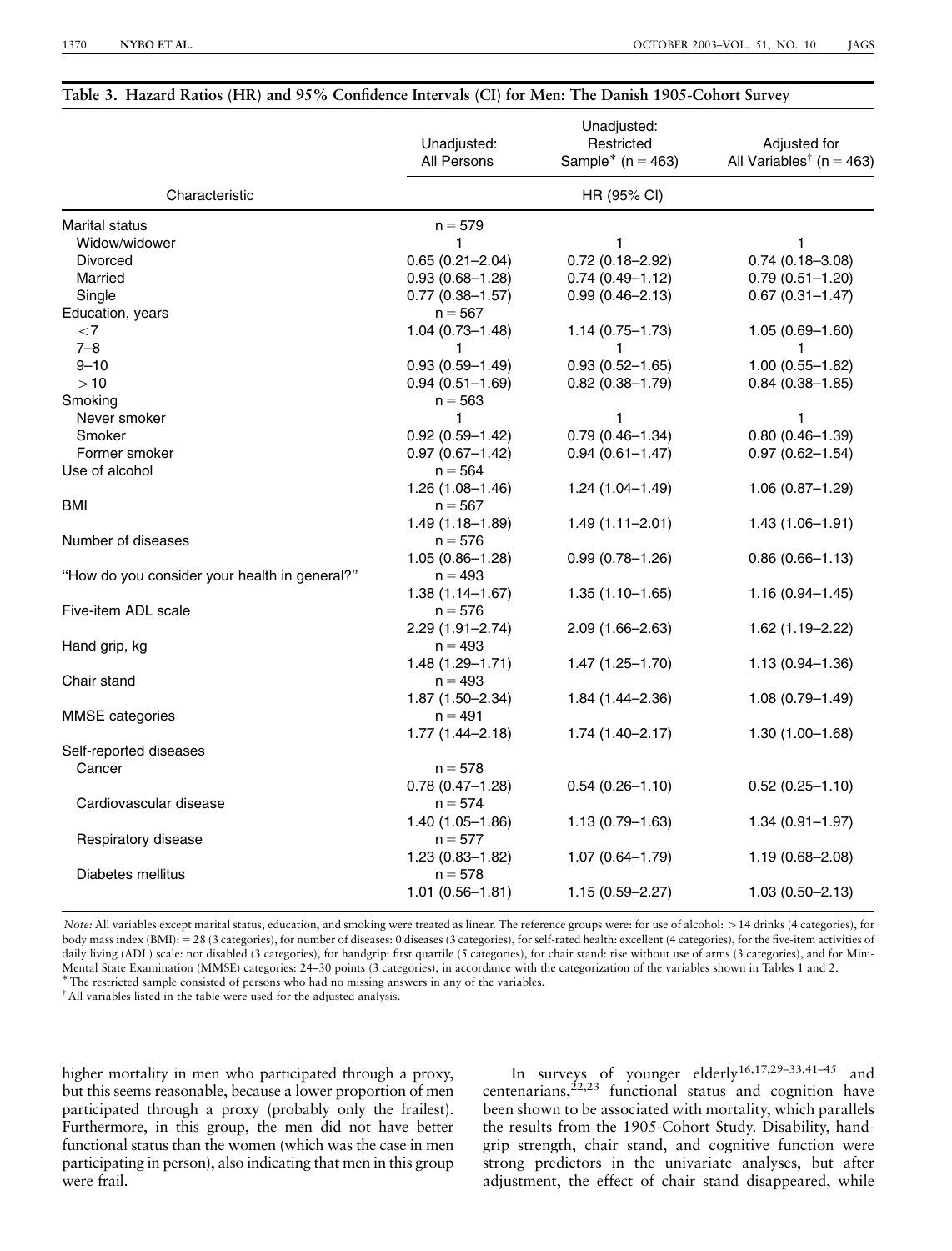## Table 4. Hazard Ratios (HR) and 95% Confidence Intervals (CI) for Women: The Danish 1905-Cohort Survey

|                                               | Unadjusted:<br>All Persons         | Unadjusted:<br>Restricted<br>Sample ( $n = 1,217$ ) | Adjusted for<br>All Variables <sup>†</sup> (n = 1,217) |  |  |  |
|-----------------------------------------------|------------------------------------|-----------------------------------------------------|--------------------------------------------------------|--|--|--|
| Characteristic                                | HR (95% CI)                        |                                                     |                                                        |  |  |  |
| <b>Marital status</b>                         | $n = 1,670$                        |                                                     |                                                        |  |  |  |
| Widow/widower                                 | 1                                  | 1                                                   | 1                                                      |  |  |  |
| Divorced                                      | $1.25(0.77 - 2.01)$                | $0.78(0.35 - 1.76)$                                 | $0.92(0.40 - 2.09)$                                    |  |  |  |
| Married                                       | $1.30(0.77 - 2.18)$                | 1.21 (0.62-2.37)                                    | $1.28(0.65 - 2.53)$                                    |  |  |  |
| Single                                        | $1.14(0.84 - 1.55)$                | $1.23(0.84 - 1.79)$                                 | $1.33(0.90 - 1.96)$                                    |  |  |  |
| Education, years                              | $n = 1,623$                        |                                                     |                                                        |  |  |  |
| ${<}7$                                        | $1.12(0.88 - 1.43)$                | $1.20(0.88 - 1.64)$                                 | $1.05(0.77 - 1.44)$                                    |  |  |  |
| $7 - 8$                                       | 1                                  | 1                                                   | 1                                                      |  |  |  |
| $9 - 10$                                      | $1.11(0.88 - 1.50)$                | $1.36(0.95 - 1.94)$                                 | $1.48(1.01 - 2.15)$                                    |  |  |  |
| >10                                           | $0.86(0.44 - 1.68)$                | $0.35(0.09 - 1.43)$                                 | $0.45(0.11 - 1.83)$                                    |  |  |  |
| Smoking                                       | $n = 1,637$                        |                                                     |                                                        |  |  |  |
| Never smoker                                  | 1                                  | $\mathbf{1}$                                        | 1                                                      |  |  |  |
| Smoker                                        | $0.93(0.66 - 1.32)$                | $0.86(0.54 - 1.36)$                                 | $1.03(0.64 - 1.66)$                                    |  |  |  |
| Former smoker                                 | $1.11(0.88 - 1.42)$                | $1.30(0.97 - 1.76)$                                 | $1.37(0.99 - 1.87)$                                    |  |  |  |
| Use of alcohol                                | $n = 1,636$                        |                                                     |                                                        |  |  |  |
| BMI                                           | $1.23(1.09 - 1.39)$<br>$n = 1,609$ | $1.19(1.02 - 1.38)$                                 | $1.04(0.89 - 1.23)$                                    |  |  |  |
|                                               | $1.36(1.15 - 1.61)$                | $1.37(1.10 - 1.71)$                                 | $1.26(1.01 - 1.58)$                                    |  |  |  |
| Number of diseases                            | $n = 1.654$                        |                                                     |                                                        |  |  |  |
|                                               | 1.13 (0.98-1.29)                   | $1.19(0.99 - 1.43)$                                 | $0.98(0.78 - 1.22)$                                    |  |  |  |
| "How do you consider your health in general?" | $n = 1,313$                        |                                                     |                                                        |  |  |  |
|                                               | 1.55 (1.34–1.79)                   | $1.60(1.37 - 1.86)$                                 | 1.17 (0.99-1.39)                                       |  |  |  |
| Five-item ADL scale                           | $n = 1,655$                        |                                                     |                                                        |  |  |  |
|                                               | $2.32(2.03 - 2.64)$                | $2.29(1.91 - 2.74)$                                 | $1.61(1.27 - 2.03)$                                    |  |  |  |
| Hand grip (kg)                                | $n = 1,316$                        |                                                     |                                                        |  |  |  |
|                                               | $1.48(1.34 - 1.64)$                | $1.48(1.33 - 1.64)$                                 | $1.14(1.01 - 1.29)$                                    |  |  |  |
| Chair stand                                   | $n = 1,316$                        |                                                     |                                                        |  |  |  |
|                                               | 1.94 (1.64-2.30)                   | 2.01 (1.68-2.42)                                    | $1.14(0.90 - 1.46)$                                    |  |  |  |
| <b>MMSE</b> categories                        | $n = 1,303$                        |                                                     |                                                        |  |  |  |
|                                               | $1.77(1.51 - 2.07)$                | 1.72 (1.46-2.02)                                    | $1.42(1.18 - 1.70)$                                    |  |  |  |
| Self-reported diseases                        |                                    |                                                     |                                                        |  |  |  |
| Cancer                                        | $n = 1,665$                        |                                                     |                                                        |  |  |  |
|                                               | $1.15(0.85 - 1.55)$                | 1.22 (0.83-1.79)                                    | $1.10(0.74 - 1.64)$                                    |  |  |  |
| Cardiovascular disease                        | $n = 1,651$                        |                                                     |                                                        |  |  |  |
|                                               | $1.25(1.02 - 1.53)$                | $1.62(1.24 - 2.11)$                                 | 1.70 (1.27-2.29)                                       |  |  |  |
| Respiratory disease                           | $n = 1,658$                        |                                                     |                                                        |  |  |  |
|                                               | $1.14(0.86 - 1.51)$                | $1.34(0.95 - 1.88)$                                 | $1.04(0.72 - 1.48)$                                    |  |  |  |
| Diabetes mellitus                             | $n = 1.665$                        |                                                     |                                                        |  |  |  |
|                                               | $1.67(1.21 - 2.30)$                | $1.47(0.91 - 2.34)$                                 | $1.37(0.84 - 2.22)$                                    |  |  |  |

Note: All variables except marital status, education, and smoking were treated as linear. The reference group were: for use of alcohol: >14 drinks (4 categories), for body mass index (BMI): = 28 (3 categories), for number of diseases: 0 diseases (3 categories), for self-rated health: excellent (4 categories), for the five-item activities of daily living (ADL) scale: not disabled (3 categories), for hand grip: first quartile (5 categories), for chair stand: rise without use of arms (3 categories), and for Mini-Mental State Examination (MMSE) categories: 24–30 points (3 categories), in accordance with the categorization of the variables shown in Tables 1 and 2.<br>\*The restricted sample consisted of persons who had no missing answer

<sup>T</sup> All variables listed in the table were used for the adjusted analysis.

handgrip strength was only significant in women. However, the HR was virtually the same in men (1.13 vs 1.14) but not significant (odds ratio  $(OR) = 0.94-1.36$ ) because of the smaller sample size in the male group. Nevertheless, disability and functional limitations are not necessarily risk factors in themselves. They could also reflect current resources and adaptive capacity, and they probably also

reflect disease burden and comorbidity. Disability in the oldest old is interplay between the age-related loss of muscle mass, lung function, sedentary lifestyle, and chronic degenerative conditions such as arthritis and arteriosclerosis. Some of these factors are potentially modifiable, and intervention may improve not only survival but also quality of life.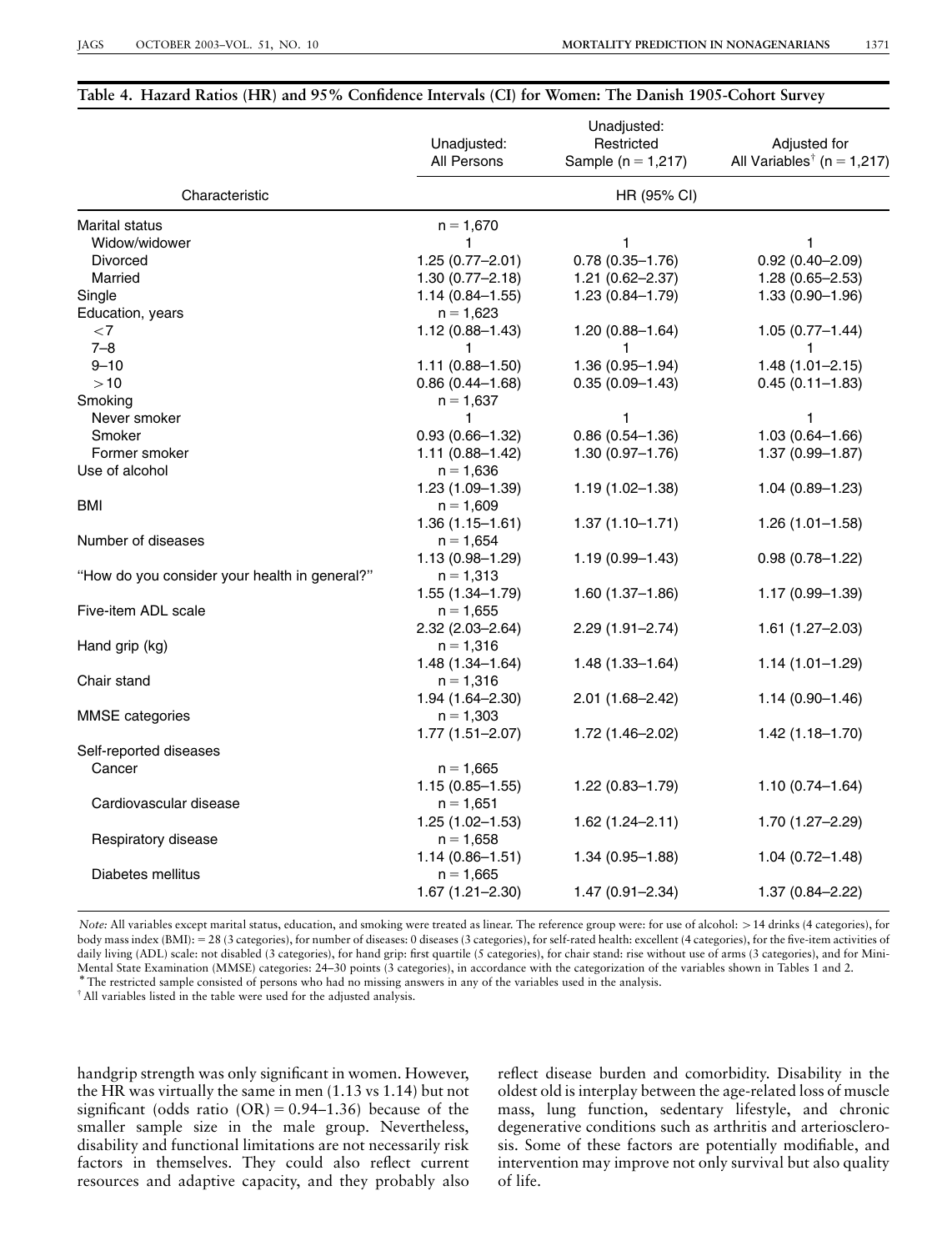Self-reported number of diseases did not predict mortality in the 1905-Cohort Study, in contrast to the relationship between morbidity and mortality generally observed. However, this may be interpreted with caution, because the number of diseases was based on self-report and was not clinically confirmed, nor was severity of disease taken into account. Furthermore, the list consisted of 31 diseases, some of which could be expected to be more associated with mortality than others. Nevertheless, the analysis of some major disease groups, such as CVD, respiratory disease, cancer, and diabetes mellitus, revealed significant associations only with CVD and diabetes mellitus, and the latter only for women. Moreover, after adjusting for other covariates (Tables 3 and 4), only the risk associated with CVDs in women remained statistically significant. Health might more advantageously be reflected in the question on self-rated health, which was a good predictor of mortality, especially in women, although this question may also reflect aspects of well-being and disability.42,46 It is also possible that mortality in nonagenarians is mainly due to a combination of age-related decline in the function of the organs and acute infections, but this is not reflected in the number of diseases. Additionally, the self-reported health data may not be detailed enough to elucidate the relationship between comorbidity, disability, and mortality.

Some methodological issues need to be addressed. As mentioned in the introduction, there are few data on mortality prediction in the oldest old, which impedes the comparison of these results with other surveys. The fact that results across surveys of younger elderly are inconsistent for some risk factors such as alcohol use and marital status impedes the discussion of differences between mortality patterns in younger elderly and the oldest old. $1-7$ 

The study population consisted of persons born in 1905 (92- or 93-year-olds) and results from a single birth cohort; therefore, the results may not be generalizable to all nonagenarians, but the longitudinal design of the survey, with follow-ups every second year will provide information on the age span until the participants become centenarians (200–300 of the participants are expected to become centenarians).

The data on health may not be as reliable and as detailed as possible. Optimally, a thorough clinical examination in a hospital setting should have been conducted, but this would have reduced the number of participants considerably because of the functional capacities of the nonagenarians.

The participation rate of 63% reflects that no exclusion criteria were used in the survey. (All Danes born in 1905 were approached irrespective of residence, mental and physical status.) Participants have previously been compared with the nonparticipants and found to be a fairly nonselected group of the 1905-Cohort Study.24

The multivariate analytical strategy using only persons who had no missing data may have introduced some bias. For example, all persons interviewed by proxy were excluded in the final model. Alternatively, persons who were able to answer all the questions might also have given the most reliable answers, and generally there was high agreement between results from the various analytical strategies.

Finally, the present data do not explain why the effect of some of the predictors changed with the respondents' age. Selection is the most likely explanation; the frailest persons had died, leaving only persons with a favorable genetic make-up or environmental exposure history.

In conclusion, factors predicting survival in the oldest old differ from findings in surveys of younger elderly, but the mortality pattern is not a stochastic phenomenon. The disability measure was an especially strong predictor. Because the underlying causes of disability and disability in itself are potentially modifiable, one might assume that the possibility of a further life expansion and improvement of quality of life exists. Interventions for improving survival in the oldest old should not focus on well-known risk factors such as quitting smoking, lowering alcohol intake, or reducing body weight. The focus should be on reducing risk factors causing high levels of disability, functional limitations, and cognitive decline, aims that in themselves are highly worthwhile.

#### REFERENCES

- 1. Fried LP, Kronmal RA, Newman AB et al. Risk factors for 5-year mortality in older adults: The Cardiovascular Health Study. JAMA 1998;279:585–592.
- 2. Simons LA, McCallum J, Friedlander Y et al. Predictors of mortality in the prospective Dubbo study of Australian elderly. Aust N Z J Med 1996;26: 40–48.
- 3. Martelin T, Koskinen S, Valkonen T. Sociodemographic mortality differences among the oldest old in Finland. J Gerontol B Psychol Sci Soc Sci 1998; 53B:S83–S90.
- 4. Lillard LA, Panis CW. Marital status and mortality: The role of health. Demography 1996;33:313–327.
- 5. Fillenbaum GG, Pieper CF, Cohen HJ et al. Comorbidity of five chronic health conditions in elderly community residents: Determinants and impact on mortality. J Gerontol A Biol Sci Med Sci 2000;55A:M84–M89.
- 6. Scott WK, Macera CA, Cornman CB et al. Functional health status as a predictor of mortality in men and women over 65. J Clin Epidemiol 1997; 50:291–296.
- 7. Kristjansson B, Helliwell B, Forbes WF et al. Marital status, dementia and institutional residence among elderly Canadians: The Canadian Study of Health and Aging. Chronic Dis Can 1999;20:154–157.
- 8. Blair SN, Brodney S. Effects of physical inactivity and obesity on morbidity and mortality: Current evidence and research issues. Med Sci Sports Exerc 1999;31:S646–S662.
- 9. Ferrucci L, Izmirlian G, Leveille S et al. Smoking, physical activity, and active life expectancy. Am J Epidemiol 1999;149:645–653.
- 10. Fuchs CS, Stampfer MJ, Colditz GA et al. Alcohol consumption and mortality among women [published erratum appears in N Engl J Med 1997;336:523]. N Engl J Med 1995;332:1245–1250.
- 11. Simons LA, McCallum J, Friedlander Yet al. Alcohol intake and survival in the elderly: A 77 month follow-up in the Dubbo study. Aust N Z J Med 1996; 26:662–670.
- 12. Stevens J, Cai J, Pamuk ER et al. The effect of age on the association between body-mass index and mortality. N Engl J Med 1998;338:1–7.
- 13. Durazo-Arvizu RA, McGee DL, Cooper RS et al. Mortality and optimal body mass index in a sample of the U.S. population. Am J Epidemiol 1998;147: 739–749.
- 14. Fitzgerald AP, Jarrett RJ. Body weight and coronary heart disease mortality: An analysis in relation to age and smoking habit. Fifteen years follow-up data from the Whitehall Study. Int J Obes Relat Metab Disord 1992;16:119–123.
- 15. Korten AE, Jorm AF, Jiao Z et al. Health, cognitive, and psychosocial factors as predictors of mortality in an elderly community sample. J Epidemiol Community Health 1999;53:83–88.
- 16. Campbell AJ, Diep C, Reinken J et al. Factors predicting mortality in a total population sample of the elderly. J Epidemiol Community Health 1985;39:337–342.
- 17. Hogan DB, Fung TS, Ebly EM. Health, function and survival of a cohort of very old Canadians: Results from the second wave of the Canadian Study of Health and Aging. Can J Public Health 1999;90:338–342.
- 18. Idler EL. Self-assessed health and mortality: A review of studies. In: Maes S, Leventhal H, Johnston M, eds. International Review of Health Psychology, 131st Ed. New York: John Wiley & Sons Ltd, 1992, pp 33–54.